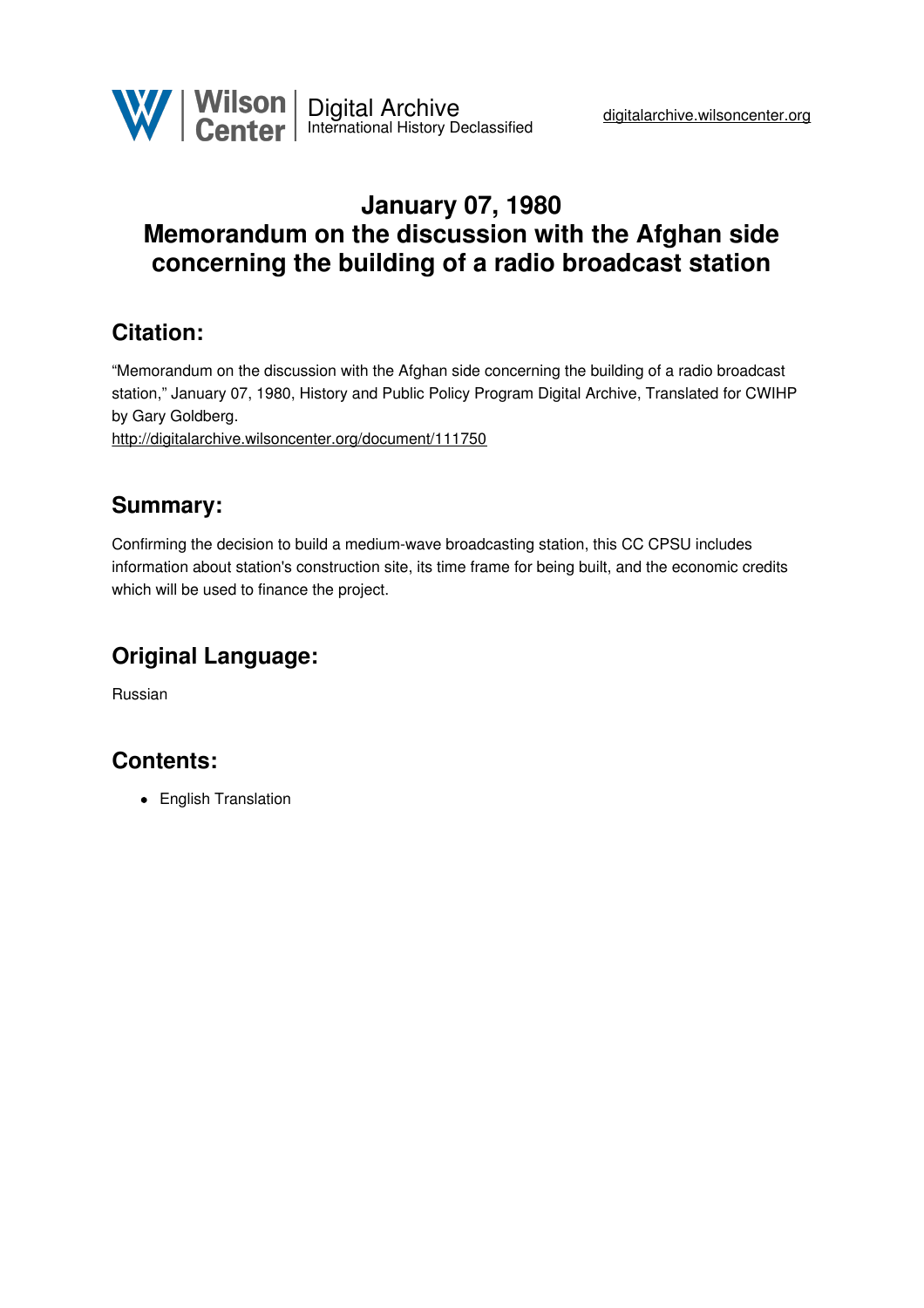SPECIAL FOLDER

[handwritten "62"]

Top Secret

Copy Nº 1

[Stamp on the right: CC CPSU

0090

07Jan1980

2<sup>nd</sup> Sector

Subject to return to the

CC CPSU General Department"]

[Stamp on the left: "Outgoing Nº 029

7/2 1980

First [[faded, perhaps "Department

CC CPSU"]] USSR]

#### CC CPSU

In accordance with a decision of 22 March 1979 a group of GKEhS, USSR Ministry of Communications, and USSR Gosplan experts held talks with the Afghan side in Kabul in August 1979 regarding the question of building a powerful medium-wave broadcasting station on the territory of the Democratic Republic of Afghanistan to organize national broadcasting, the conditions and timeframes for construction of this radio station and its location.

In the course of the talks the construction site of the radio broadcasting station was specified as in the area of Kandahar [underlined by hand].

In November 1979 the Afghan side requested to change the location of the radio station, having in mind that it be built in the area of Kabul [underlined].

GKEhS and the USSR Ministry of Communications, considering the capabilities of the construction organizations of the Afghan side, think it possible to give technical assistance to Afghanistan in building and operating a 1000 kWt medium-wave radio station with an antenna system in 1980- 1983, deliver equipment and materials, and also send Soviet specialists.

The Afghan side should thereby provide planning and construction of secondary and offsite structures, the general construction work, and provide a labor force for the installation work for the radio station, and also its subsequent operation.

["mb. 1045" typed at the bottom of a page]

The payment of the expenses of Soviet organizations to help create a powerful radio station in the Democratic Republic of Afghanistan, which comes to about 10 million rubles, can be done by granting the DRA a credit under the conditions specified in USSR Council of Ministers Decree Nº 1018-291 of 14 November 1979. In this case it means that the payment of expenses associated